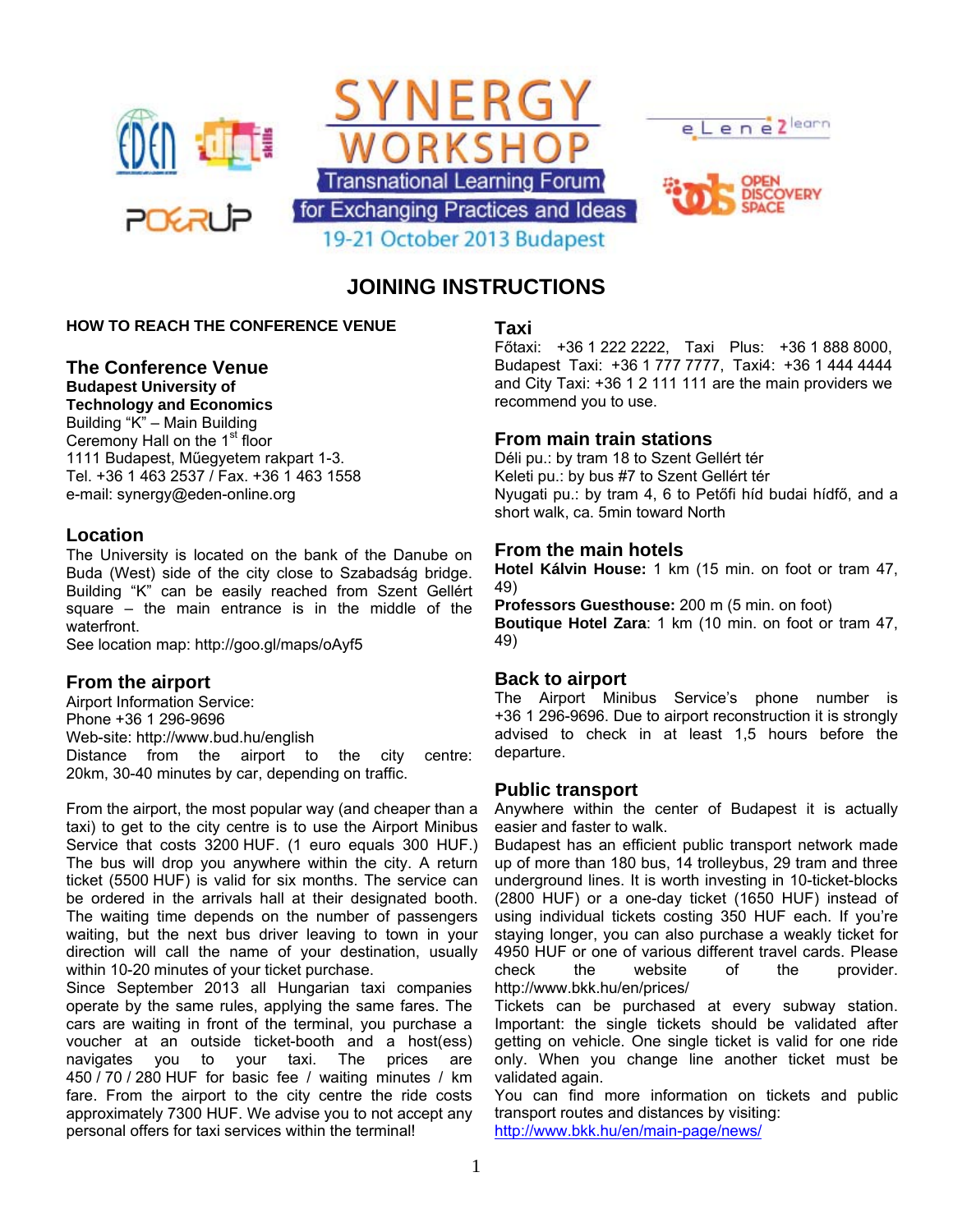# *PRACTICAL INFORMATION*

#### **Registration desk**

The registration and help desk will be located in the foyer of the building "K" on the First floor, and will be open from Saturday 9 am until Monday afternoon.

#### **Conference Programme**

Detailed Conference Programme can be downloaded from the EDEN web-site: http://www.edenonline.org/online/2013\_synergy/programme.html

# **Lunch / Coffee Breaks**

Lunches and coffees are served (to all participants wearing their conference badge) in the foyer on the first floor.

#### **WiFi access in the Conference Venue**

At the conference venue password protected wireless internet access will be available.

# **Insurance / Liability**

The conference organisers cannot be held liable for loss, injury or damage to any person or property. Participants are advised to make their own arrangements for health and travel insurance.

#### **Name Badges**

All participants receive, by e-mail, name badges, that should be printed in actual size, cut out and brought to the registration desk to complete the registration procedure. Please, avoid folding the badge where the barcode is positioned. All participants are required to wear their badges at all times for admission to the conference and its facilities.

#### **Climate**

Autumn in Budapest is usually wet and may be chilly. The average temperature in Budapest in October is 10-15 ºC.

#### **Time Zone**

Local time in Budapest is CET (GMT +1).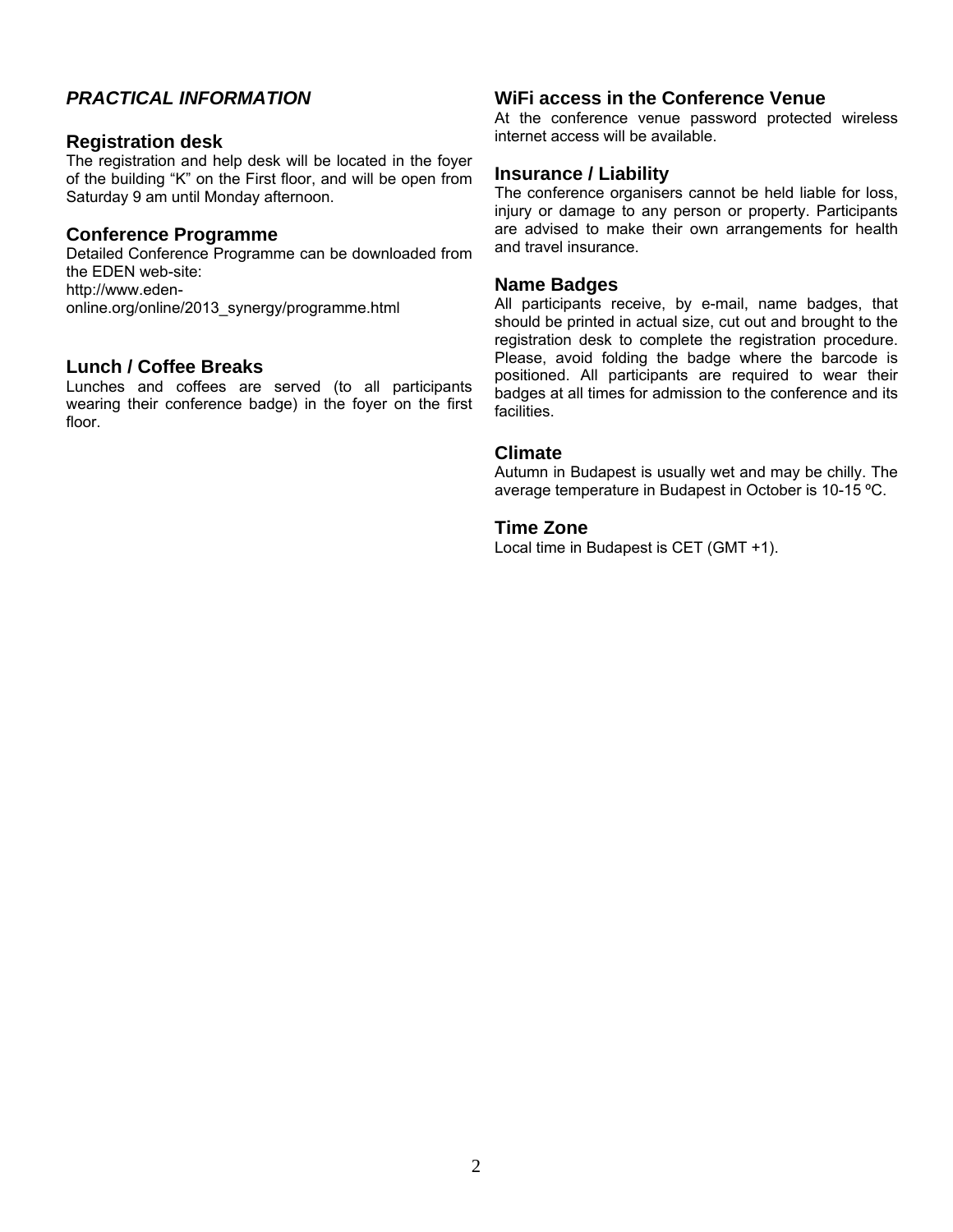# **Banking Services**

Standard banking hours are Monday to Friday 8.00-16.30. Some banks also extend hours once a week and/or are open on Saturdays from 9.00-13.00.

The next bank to the University is OTP Bank (Szent Gellért tér 3.), 5 minutes walking.

The nearest ATM is available on the ground floor of Building "K".

# **Currency Exchange**

Hungary's official currency is the Hungarian Forint (HUF). 1 euro equals approximately 300 HUF. Money can be exchanged at banks and major hotels. All major credit cards and travellers cheques are widely accepted at most hotels, restaurants, and shops. ATMs are widespread and are generally the cheapest and most convenient method of withdrawing cash in local currency.

# **Electricity**

Electrical current is 210 Volts, 50Hz. European style twopin plugs with landing are standard.

#### **Telephones**

The international access code for Hungary is +36. The outgoing code is 00 followed by the relevant country code (e.g. 0044 for the United Kingdom). National city/area codes are in use, e.g. (06)1 for Budapest. Pay phones accept either coins or phone cards, which are sold at post offices, tobacco shops and newsagents. Mobile phone operators provide thorough GSM 900/1800 coverage throughout the country. (Telenor, T-Mobile, Vodafone). Email and Internet access is available at Internet cafes, hotels, bars, and several public places.

# **Tipping**

Hotel and restaurant bills usually include service charges, but additional tips are welcome if you are satisfied with the service. In established restaurants tips of about 10% are expected. Drivers of metered taxis expect small tips and it is customary to tip usually 5-10% for most services, including guides.

# **Emergency situations**

General Emergency 112 (multilingual) Police 107 Fire Brigade 105 Ambulance 104

#### **Safety**

Hungary is a secure country for tourists, but travellers are advised to keep safe and/or watch their personal belongings to avoid theft of passports, credit cards, travel documents and money. Be aware of strangers offering or asking for help of any kind, as it is often a distraction for petty thefts.

#### **Smoking policy**

In accordance with the European Law, smoking is prohibited in indoor public places, including the university buildings, restaurants, bars and bus stops.

#### **Shopping**

The **Great or Central Market Hall (Vásárcsarnok)** is not to be missed which can be found at Pest side of Szabadság bridge, on Fővám square.

This market is the largest indoor one in [Budapest.](http://en.wikipedia.org/wiki/Budapest) A great number of stalls offer a huge variety of vegetables, fruit, cheese and meat. The roof has been restored to the distinctive Zsolnay tiling.

Most of the stalls on the ground floor offer popular souvenirs such as [paprika,](http://en.wikipedia.org/wiki/Paprika) Tokaji wine and [caviar.](http://en.wikipedia.org/wiki/Caviar) On the 1st floor you can find typical tourist articles, such as pictures, dolls, glasses, tablecloths, chess boards and hand made clothes in traditional Hungarian styles.

The market is closed on Sundays, opens at 6am on other days, and closes at 5pm on Monday, 6pm on Tuesday-Friday and 2pm on Saturday.

# **23rd October – National Holiday**

We would like to inform you that 23<sup>rd</sup> October is a national public holiday in Hungary in remembrance of the Hungarian Revolution of 1956. On that day the shops are closed and because of the ceremonies some parts of the city will be closed for the motor traffic.

The Hungarian Revolution of 1956 was a spontaneous nationwide [revolt](http://en.wikipedia.org/wiki/Revolt) against the Communist government and its [Soviet](http://en.wikipedia.org/wiki/Soviet_Union)-imposed policies, lasting from 23 October until 10 November 1956.